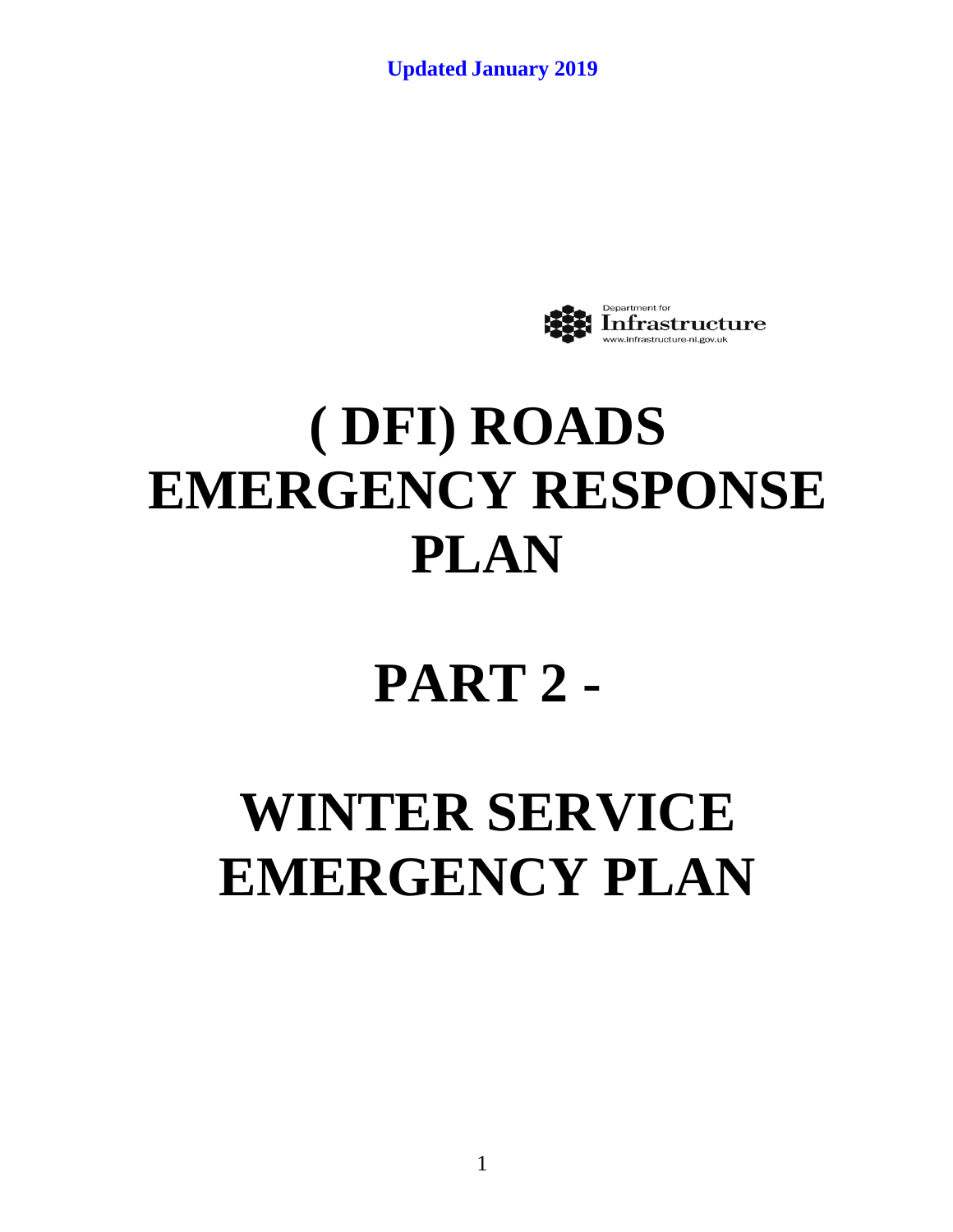## **1. Introduction**

#### **Purpose of Plan**

The aim of Winter Service is to allow, as far as possible, main road traffic to move safely and freely in wintry conditions by spreading salt at the most effective times.

The Winter Service Emergency Plan sets out the procedures to be followed by staff when responding to the abnormal closure of roads caused by snow or ice. The checklists have been developed to clarify roles, responsibilities and actions of key personnel and ensure that all duties are integrated into the Agencies every day working and management structure.

The procedures are not intended to deal with the normal range of salting actions faced by ( DfI) Roads on a routine basis.

The ( DfI) Roads Emergency Response Plan has been written in two parts: **Part 1** - a high level generic plan and **Part 2** - supporting plans for specific types of Emergency. The Winter Service Emergency Plan dovetails into the generic plan and both combine together to provide the complete ( DfI) Roads response to a range of possible Emergencies, which it may face.

#### **Useful Definitions**

Salting Schedule – The network of roads selected for salting determined on a rational, criteria based system as defined in the ( DfI) Roads Policy and Procedure Guide for Winter Service (E022).

Duty Controller – The decision-maker who decides if salting is required, the timing of the operation and the extent of the salting schedule to be treated.

**Lead Communicator** – There are currently 6 ( DfI) Roads Lead Communicators who operate on a rota basis. They must be ....

- Available to respond 'out of hours' on a rota basis 52 weeks of the year;
- Proactive during Winter with the issue of the Media Report;
- Reactive in summer and if necessary issue the Media Report;
- Act as the initial contact point for other Responding Agencies/Organisations and Media enquiries about individual incidents 'out of hours' (eg.) Flooding, high winds, traffic collisions / roads closed, etc; and
- Act as ( DfI) Roads's 'Out of Hours' Flood Spokesperson.

The ( DfI) Roads Lead Communicator prepares an early morning report to the Media, informing them of road conditions and potential problems.

Duty Supervisor – The supervisor in charge of Winter Service operations at the Salting Depot.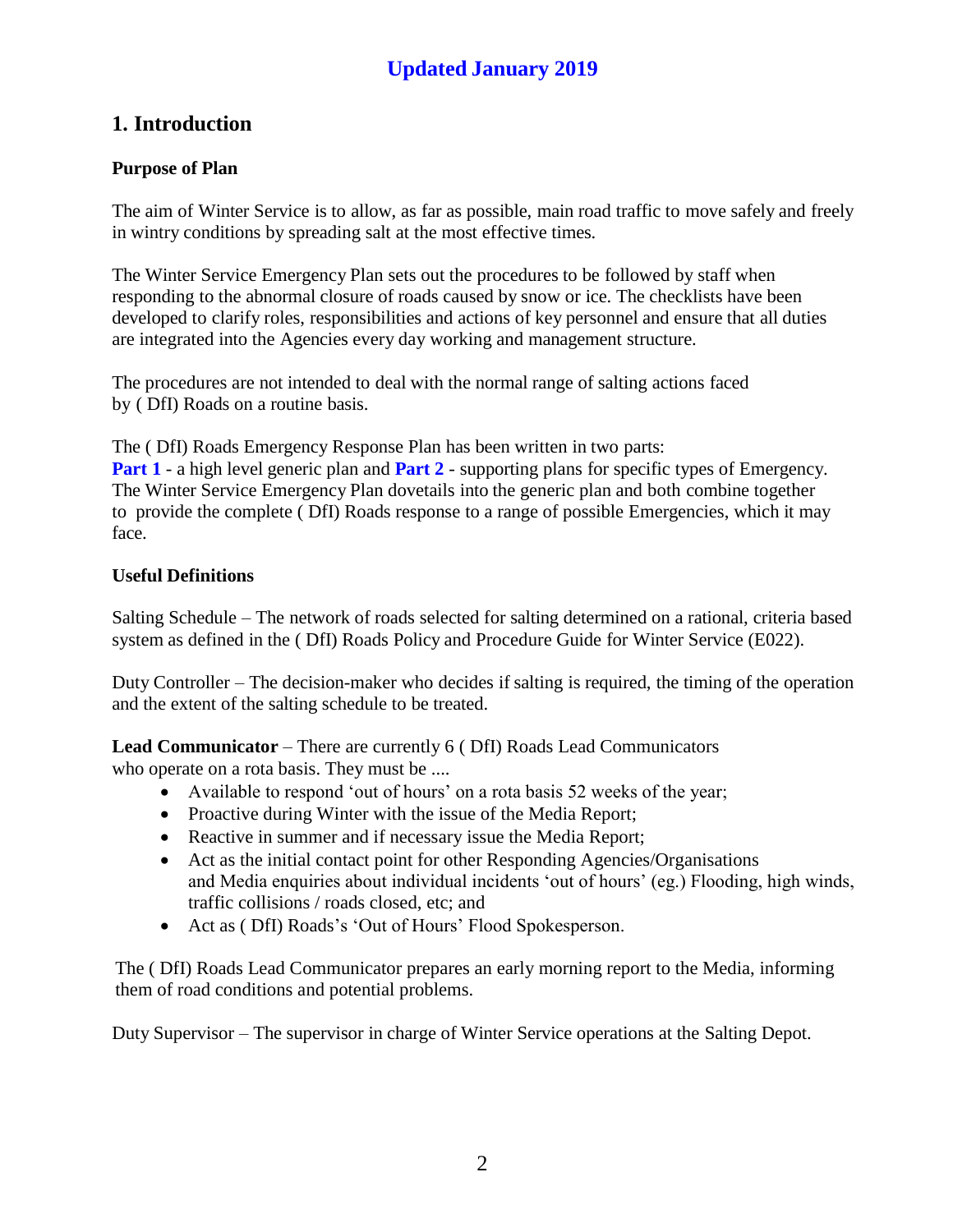Snow Removal – The use of snow clearing equipment, such as snowploughs or snow blowers, to prevent the build-up and compaction of snow.

Vaisala Navigator – Weather forecasting computer software used by engineers to help determine the Salting Action.

Thermal Map - The thermal profile of the salting schedule, which shows by means of a digital road map the variations in road surface temperature.

( DfI) Roads Operation & Maintenance (( DfI) Roads (O&M) ) – our direct service organization that carries out the salting operation

CONTROL - the Emergency Control Centre Telephone Operator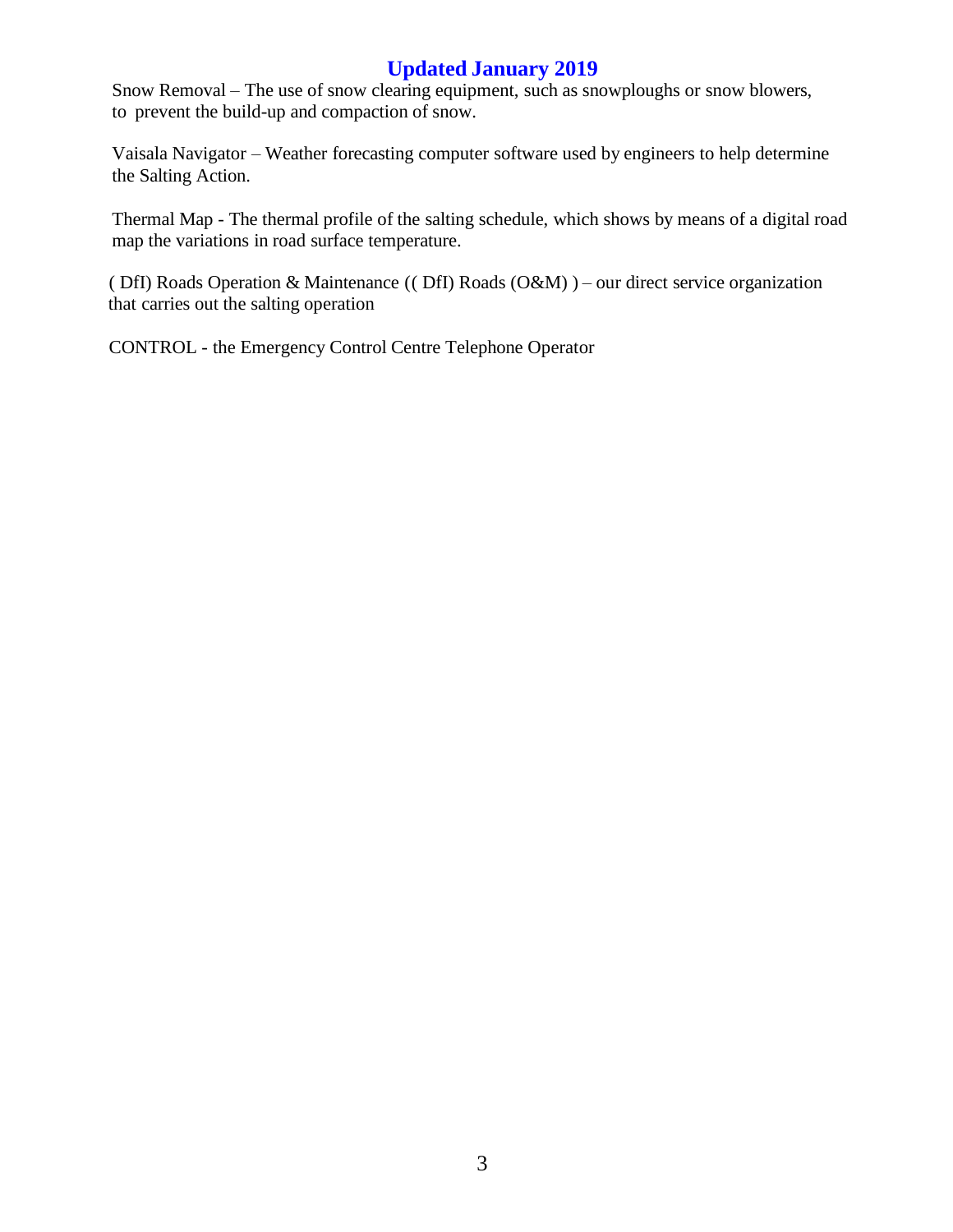## **2. Triggers and Activation Procedures**

#### **Emergency Classifications**

Winter Service covers a broad spectrum of events with varying impacts and consequences.

The procedures within this Winter Service Emergency Response Plan are not intended to deal with the normal range of salting actions faced by (DfI) Roads on a routine basis. Their application will therefore generally be restricted to widespread heavy snowfalls and prolonged periods of freezing temperatures.

To clarify this position, the Winter Service Emergency Response Plan details the triggers that are to be used to determine if the Winter Service Emergency Response Plan should be activated. Whilst it is accepted that this list is not exhaustive, it does provide general guidance for the purposes of this plan.

The Winter Service Emergency Plan "triggers" are detailed below.

( DfI) Roads will Activate its **WINTER SERVICE EMERGENCY PLA**N in the following conditions;

 **In the event that Any Motorway or Trunk Road or any part therein is Closed For Over 4 hrs due to Snow or Ice**

And / Or

 **In the event that Snow is falling and lying over the majority of the Northern Ireland Road Network for At Least Three Days**

#### And / Or

 **In the event of a period of at least 7 consecutive days, when the minimum Road Surface Temperature ( RST) is Below** -7C

#### **Activation Procedures**

The Deputy Secretary / Director of Network Services shall be responsible for formally authorizing the activation of the "( DfI) Roads ERP Part 2 – Winter Service Emergency Plan".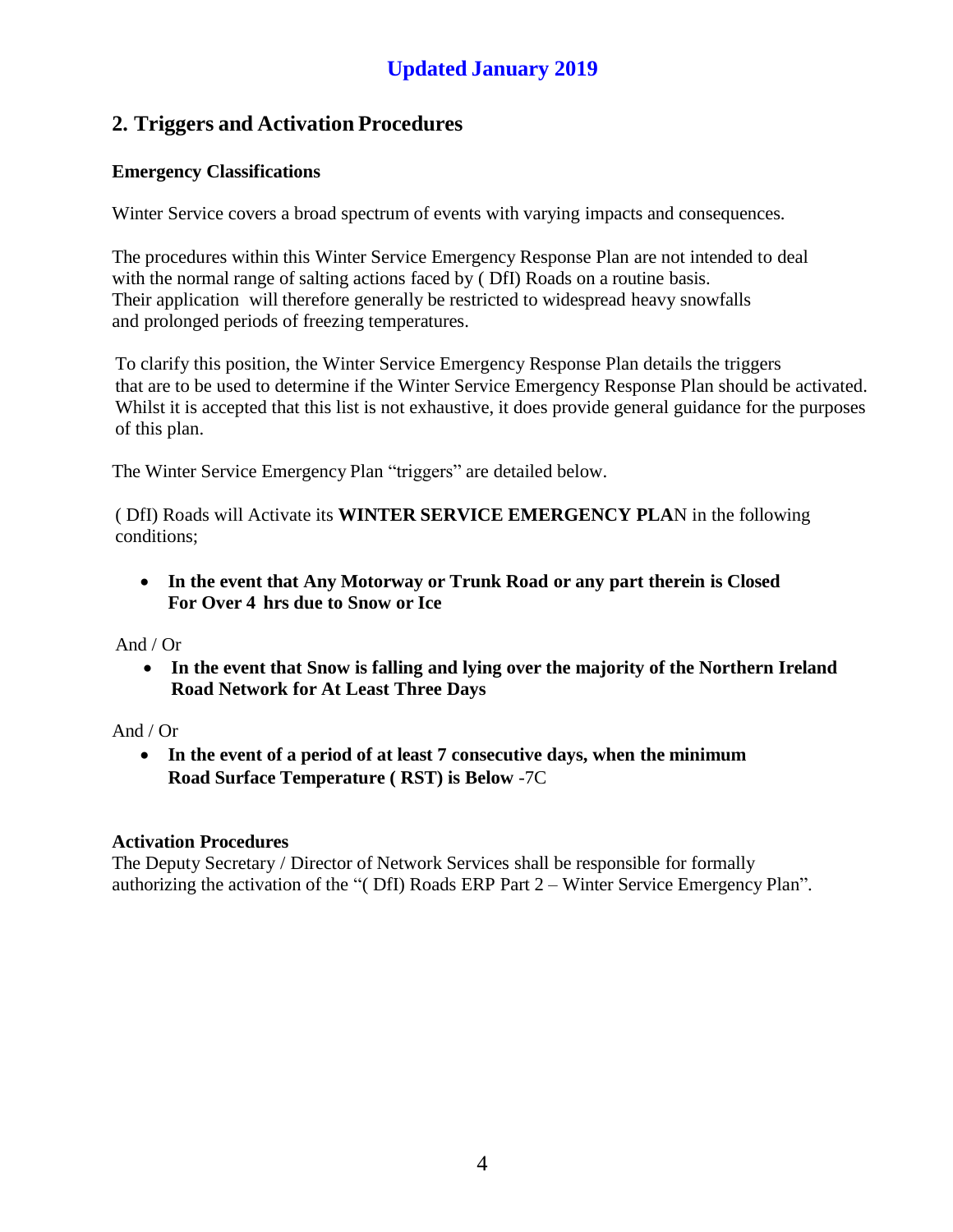#### **3. Winter Service Systems Business Continuity Plan**

This document sets out the contingency and business continuity arrangements and procedures developed to ensure restoration of the ( DfI) Roads Winter Service Systems as quickly as possible in the event of failure and to ensure continued operation of Winter Service in the period immediately following system failure and during restoration of the system.

System Failure includes:

(a) Major or localised destruction at a Regional Office – (i.e.) Duty Supervisors will not be able to input their information onto the Winter Service Database.

(b) Unavailability of the Departmental Network, (i.e.) none of the Regional Offices will be able to input their information onto the Winter Service database or send incident reports, ( DfI) Roads HQ will not be able to send upward reports and secure remote access to the Departmental Network will not be possible.

(c) Unavailability of Secure Remote Access - which means that no weather forecasting information will be available to Duty Controllers – (i.e.) no text forecasts, site graphs, thermal maps or camera images and no Winter Service Database to record the Duty Controllers decision or send a Lead Communicators early morning Media Report.

The recommended response to these situations is to implement a temporary return to clerical procedures. A temporary return to clerical procedures involves returning to manual collection of data in the event of systems failure, and manual analysis of that data if necessary to ensure continued, even if limited, delivery of essential services. On restoration of the system, the clerical procedure will involve uploading data recorded on hard copy or other format to update the system.

A full copy of the 'Winter Service Systems Business Continuity Plan' is available on the Intranet and can also be found in Part 2 of the ( DfI) Roads Emergency Response Plan, within the RSPPG\_E035. The clerical procedures to be followed by key personnel are contained in Appendix B of this plan.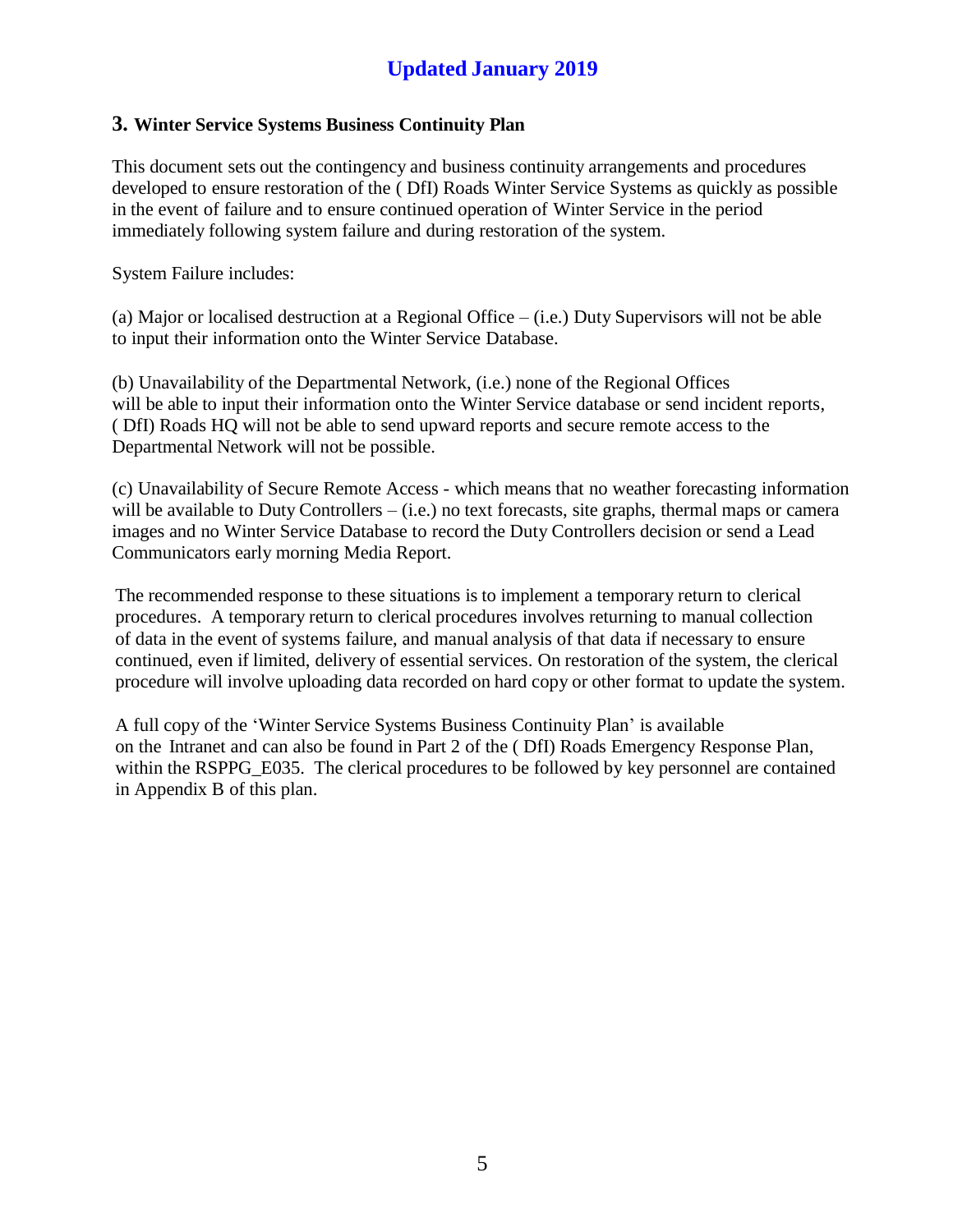## **4. Roles and Responsibilities**

## **Responsibilities of the DUTY CONTROLLER (or designated substitute)**

#### **General:**

- Determine Salting Action
- Authorise activation of Winter Service Action Codes
- **Check Lists should only be completed for heavy snow** (i.e.) **Action Code 50**

|                         | <b>DUTY CONTROLLER</b>                                                             | <b>Tick</b> |
|-------------------------|------------------------------------------------------------------------------------|-------------|
|                         |                                                                                    | <b>Box</b>  |
|                         | Prior to any anticipated snow action:                                              |             |
| $\mathbf{1}$            | Download sensor information on Vaisala NAVIGATOR - (Winter Service software        |             |
|                         | program)                                                                           |             |
| $\boldsymbol{2}$        | Check Met Office forecast including text, graph and thermal maps                   |             |
| $\mathbf{3}$            | If required, initiate scouting to help you in the decision making process          |             |
| $\overline{\mathbf{4}}$ | Inform Duty Supervisors (either directly or indirectly via CONTROL) of the Action  |             |
|                         | Code, time of action, routes to be treated and any additional information          |             |
|                         | or specific instructions including any amendments to the 'Action Call'             |             |
| 5                       | Confirm (either directly or indirectly via CONTROL) that Duty Supervisors          |             |
|                         | have responded to the 'Action Call' and the salting operation has commenced        |             |
|                         | as per instructions                                                                |             |
| 6                       | Enter decision on Winter Service Database as soon as possible                      |             |
| $\overline{7}$          | When notified by the Met Office, check amends to the forecast and review           |             |
|                         | <b>Action Code</b>                                                                 |             |
| 8                       | If required, liaise with Met Office Advisor / Forecasters (and Section Engineers   |             |
|                         | during normal working hours)                                                       |             |
| 9                       | Consider and advise (DfI) Roads (O&M) on the need for additional Supervisors       |             |
| 10                      | Advise contractors and/or farmers to prepare for possible action                   |             |
| 11                      | Contact Lead Communicator by telephone to report delays in the operation or        |             |
|                         | problems encountered and also to report any 'newsworthy items'.                    |             |
|                         | (NB. where possible before 06:00 for a.m. actions)                                 |             |
|                         | <b>Emergency Response: Action Code 50</b>                                          |             |
| 12                      | Activate Action Code 50 – (as authorised by the Deputy Secretary /                 |             |
|                         | Director of Network Services)                                                      |             |
| 13                      | <b>Mount Snow blades</b>                                                           |             |
| 14                      | Mobilize Snow Blowers and Snow Cutters                                             |             |
| 15                      | Mobilize contractors and/or farmers to help clear snow from roads                  |             |
| 16                      | Where possible, seek the assistance of local Councils to salt town centre footways |             |
| 17                      | When notified, check amends to the forecast and liaise with the Met Office         |             |
|                         | (and Section Engineers during normal working hours)                                |             |
| 18                      | <b>Review Action Code 50</b>                                                       |             |
| 19                      | 'Stand down' the Emergency Response or lessen the Action Code                      |             |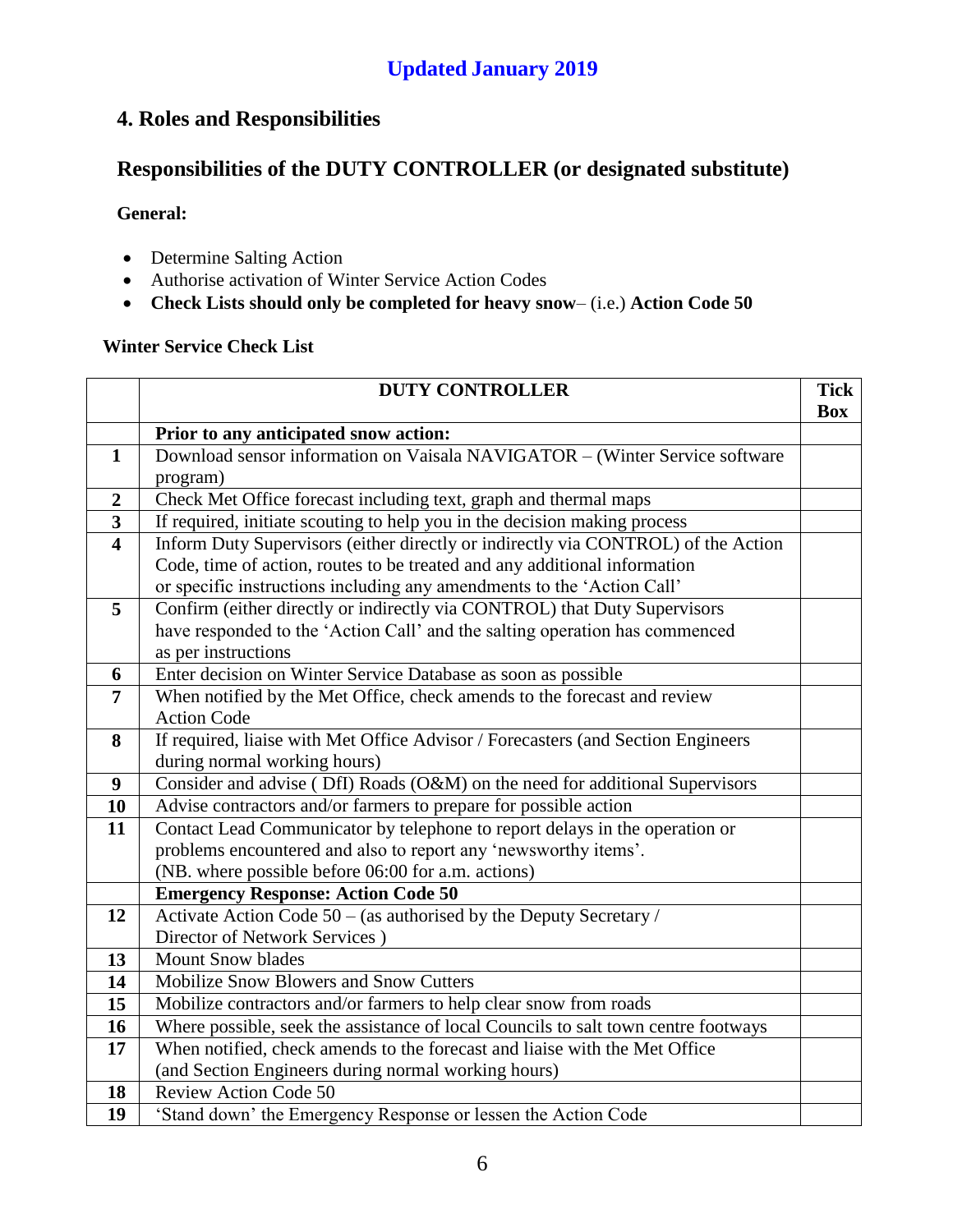#### **Responsibilities of the DUTY SUPERVISOR (or designated substitute) General:**

- Implement Salting Action called by the Duty Controller
- Direct Winter Service operations at the Salting Depot under the direct management of ( DfI) Roads Operation & Maintenance - (( DfI) Roads (O&M) )
- Take on Line Management responsibilities for the operatives
- **Check Lists should only be completed for heavy snow** (i.e.) **Action Code 50**

|                         | <b>DUTY SUPERVISOR</b>                                                                 | <b>Tick</b><br><b>Box</b> |
|-------------------------|----------------------------------------------------------------------------------------|---------------------------|
|                         | Prior to any anticipated action:                                                       |                           |
| $\mathbf{1}$            | Check the availability of vehicles and plant (including Snow Blowers and Snow          |                           |
|                         | Cutters) and ensure they are operational and fuelled prior to any anticipated action   |                           |
| $\boldsymbol{2}$        | If required, carry out scouting under the direction of the Duty Controller             |                           |
| $\overline{3}$          | Report observations to Duty Controller and record details on the database              |                           |
| $\overline{\mathbf{4}}$ | Ensure receipt of 'Action Call' determined by Duty Controller                          |                           |
| 5                       | Ensure drivers are aware of the Action Code, time of action, rate of spread,           |                           |
|                         | routes to be treated and any additional information or specific instructions including |                           |
|                         | any amendments to the 'Action Call'                                                    |                           |
| 6                       | Ensure drivers carry out and record all vehicle/plant checks                           |                           |
| $\overline{7}$          | Ensure a record is kept of minor maintenance and Fleet Management are informed         |                           |
| 8                       | Ensure that tachographs and logging equipment are fitted and fully operational         |                           |
| $\boldsymbol{9}$        | Ensure drivers carry necessary Health and Safety equipment in case of breakdown        |                           |
| 10                      | Ensure that an 'up to date' list of contractors and farmers , with contact details,    |                           |
|                         | is at hand ready for use                                                               |                           |
|                         | During the salting/snow clearance operation:                                           |                           |
| 11                      | Ensure that communication is maintained with all operatives and progress               |                           |
|                         | is monitored and recorded                                                              |                           |
| 12                      | Inform Duty Controller of any significant difficulties encountered during the salting  |                           |
|                         | operation and of any 'newsworthy items'                                                |                           |
| 13                      | Input Route Action records onto the database as soon as possible including problems    |                           |
|                         | encountered                                                                            |                           |
|                         | After the salting/snow clearance operation:                                            |                           |
| 14                      | Ensure the Route Action is completed on the Winter Service Database                    |                           |
| 15                      | Ensure detailed records are kept on the database of the quantity of Salt Used          |                           |
| 16                      | Inform the client if Salt Stocks are running low                                       |                           |
| 17                      | Record times of operation of contractors and/or farmers to validate invoices           |                           |
| 18                      | Ensure Data Loggers/Smart Cards are downloaded to a PC and checked for accuracy        |                           |
| 19                      | Ensure that Salt Bins and Grit Piles are replenished                                   |                           |
| 20                      | Report overnight problems, incidents or breakdowns to the local (DfI) Roads            |                           |
|                         | (O&M) Supervisor the next morning                                                      |                           |
| 21                      | When salting operations continue beyond 08:00 hrs brief and formally hand over         |                           |
|                         | supervision to the local (DfI) Roads (O&M) Supervisor                                  |                           |
| 22                      | Check that roads are clear of snow before 'standing down' crews                        |                           |
| 23                      | Ensure all vehicles have excess salt removed and are washed down                       |                           |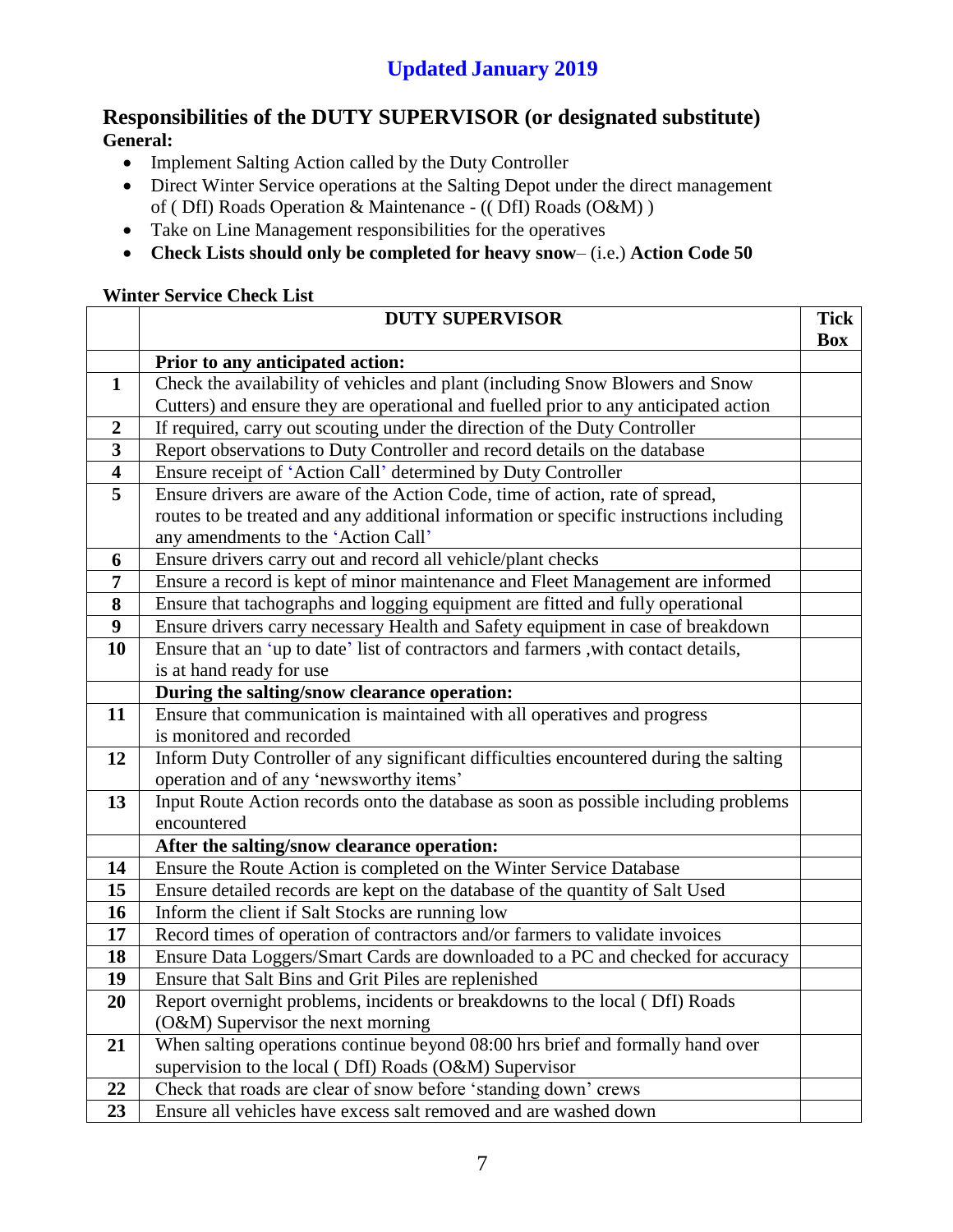## **Responsibilities of the DRIVER (or designated substitute)**

#### **General:**

- Carry out Salting Action as instructed by the Duty Supervisor/ (DfI) Roads (O&M) Supervisor
- **Check Lists should only be completed for heavy snow** (i.e.) **Action Code 50**

|                         | <b>DRIVER</b>                                                                      | <b>Tick</b> |
|-------------------------|------------------------------------------------------------------------------------|-------------|
|                         |                                                                                    | <b>Box</b>  |
|                         | Prior to any anticipated action:                                                   |             |
| $\mathbf{1}$            | Confirm action call with the Duty Supervisor, to include:                          |             |
|                         | Time of action                                                                     |             |
|                         | Rate of spread<br>$\bullet$                                                        |             |
|                         | Routes to be treated                                                               |             |
|                         | Any additional information, or                                                     |             |
|                         | Specific instructions from the Duty Controller                                     |             |
| $\overline{2}$          | Carry out and record vehicle/plant checks                                          |             |
| $\overline{\mathbf{3}}$ | Report any defects to the Duty Supervisor                                          |             |
| $\overline{\mathbf{4}}$ | Carry out mounting and dismounting of ploughs                                      |             |
| 5                       | Set Salt Spreader to the correct rate of spread                                    |             |
| 6                       | Fit tachographs $\&$ logging equipment and ensure that they are fully operational  |             |
| 7                       | Ensure the correct quantities of salt are loaded onto your Salt Spreader           |             |
| 8                       | Check salt distribution from Salt Spreader before leaving depot                    |             |
|                         | During the salting operation:                                                      |             |
| 9                       | Maintain regular contact with the Duty Supervisor                                  |             |
| 10                      | Inform Duty Supervisor of any significant breakdowns/difficulties/delays           |             |
|                         | encountered                                                                        |             |
|                         | <b>After the Salting Operation:</b>                                                |             |
| 11                      | Notify Duty Supervisor of time of completion and any changes to the planned action |             |
| 12                      | Remove the tachographs and Data Loggers/Smart Cards and give it to the Duty        |             |
|                         | Supervisor                                                                         |             |
| 13                      | Remove all excess salt and ensure vehicle is washed down                           |             |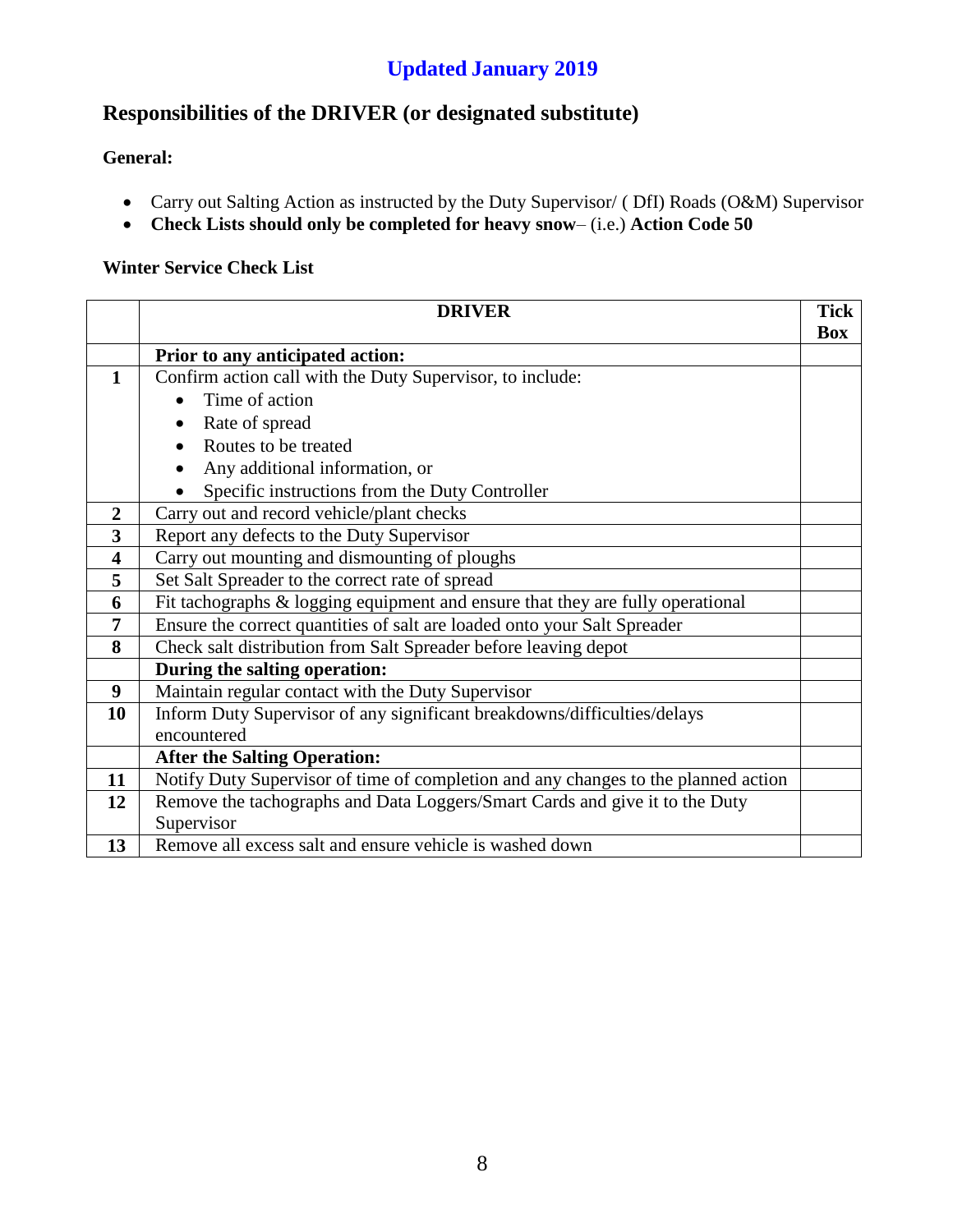## **Responsibilities of the SECTION ENGINEER (or designated substitute)**

#### **General:**

- Ensure that the Winter Service database is kept 'up to date' and as accurate as possible
- Mobilize external resources as required and ensure that an up to date list of contractors/farmers, with contact details, is maintained
- Ensure Incident Reporting Procedures are being adhered to
- Prior to the Winter Service season, obtain confirmation from (DfI) Roads (O&M) that all Salt Spreaders have been calibrated and all equipment is in working order
- **Check Lists should only be completed for Heavy Snow** (i.e.) **Action Code 50**
- **Refer to Part 1 of the ( DfI) Roads Emergency Response plan for Level 3 and 2 Emergencies**

|                         | <b>SECTION ENGINEER</b>                                                                    | <b>Tick</b> |
|-------------------------|--------------------------------------------------------------------------------------------|-------------|
|                         |                                                                                            | <b>Box</b>  |
| $\mathbf{1}$            | Determine category of Emergency Response based on information received                     |             |
| $\overline{2}$          | Request additional personnel and equipment from (DfI) Roads (O&M),                         |             |
|                         | as necessary                                                                               |             |
| 3                       | Mobilize contractors and/or farmers to help clear blocked roads                            |             |
| $\overline{\mathbf{4}}$ | Where possible, seek the assistance of local Councils to salt town centre footways         |             |
| 5                       | Where applicable inform other Agencies who may need to respond                             |             |
| 6                       | Obtain a basic brief on the situation from the Duty Supervisor or local (DfI) Roads        |             |
|                         | (O&M) Depot Supervisor(s)                                                                  |             |
| $\overline{7}$          | Confirm the Level of the Emergency Response with the Network Maintenance                   |             |
|                         | Manager                                                                                    |             |
| 8                       | Confirm the Level of the Emergency Response with the Duty Supervisor                       |             |
|                         | or (DfI) Roads (O&M) Depot Supervisor(s)                                                   |             |
| $\boldsymbol{9}$        | Ensure Incident Reports are sent by the Section Office using the '(DfI) Roads              |             |
|                         | Divisional Regional Incident Report' Form(s) in Annex A                                    |             |
|                         | Incidents that occur during normal working hours - send to the DfI Roads<br>$\bullet$      |             |
|                         | Incident Desk and copy to the Network Maintenance Manager                                  |             |
|                         | Incidents that occur 'Outside Normal Working Hours' - send 'follow up' report<br>$\bullet$ |             |
|                         | to the DfI Roads Incident Desk, by 09:30 the following morning                             |             |
| 10                      | Ensure that the Traffic Information Control Centre are notified, if roads are closed       |             |
| 11                      | Check and review Salting Action                                                            |             |
| 12                      | If required, liaise with Met Office Advisor / Forecasters (and Duty Controllers            |             |
|                         | during normal working hours)                                                               |             |
| 13                      | Ensure that the Divisional Administrator is regularly checking inputs                      |             |
|                         | onto the Winter Service Database                                                           |             |
| 14                      | Ensure records of Salt Used are entered onto the Winter Service Database                   |             |
| 15                      | Order Salt, if Stocks are running low                                                      |             |
| 16                      | Continually communicate the status of the incident and provide updates                     |             |
|                         | to the Network Maintenance Manager                                                         |             |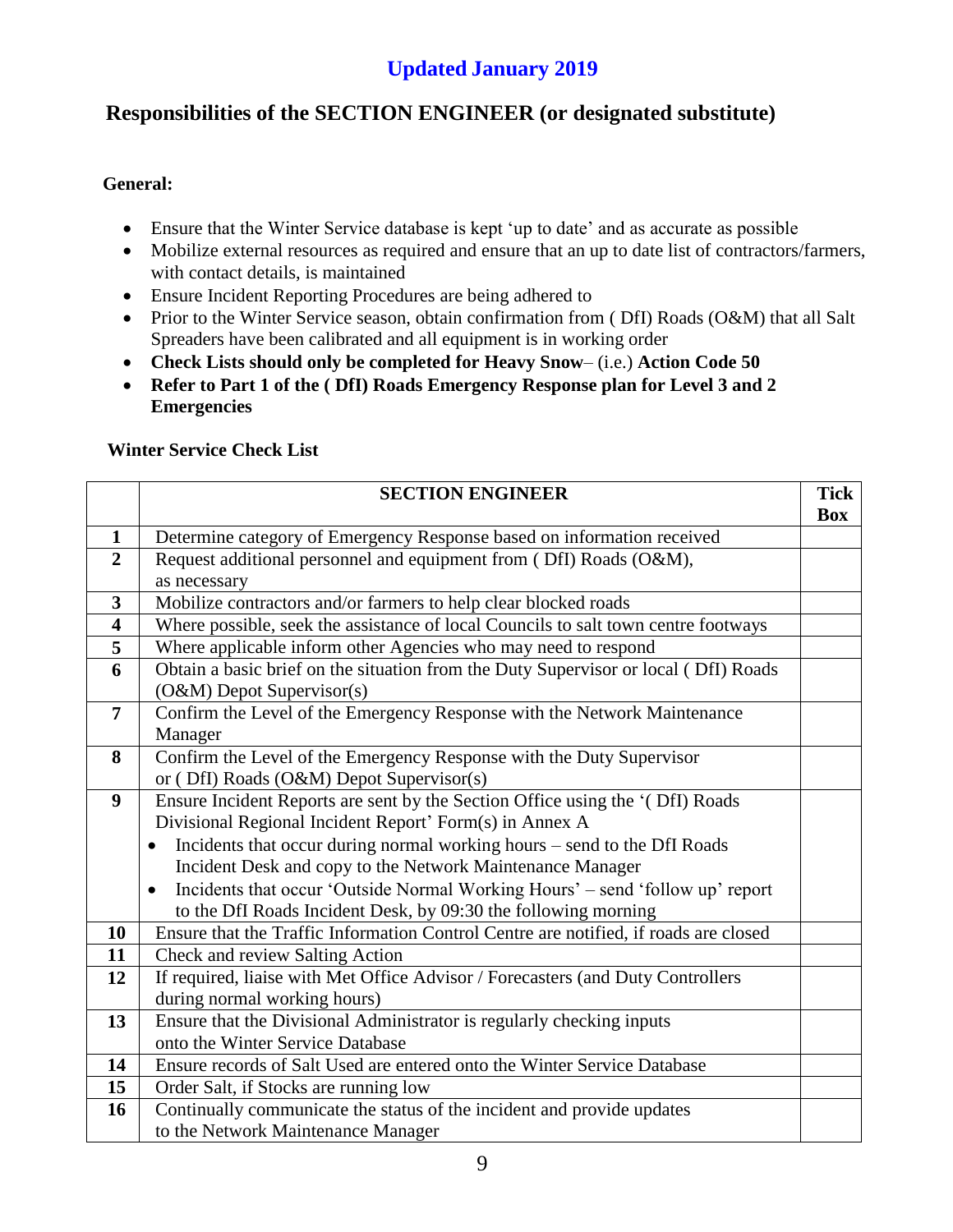### **Responsibilities of the ( DFI) ROADS OPERATION & MAINTENANCE**  - **( DfI) Roads (O&M)) AREA ENGINEER (or designated substitute)**

#### **General:**

- Prior to the Winter Service season, provide confirmation to all Section Engineers in your area that all Salt Spreaders have been calibrated and equipment is in working order
- Manage Duty Supervisor and Driver rotas for each of the Depots
- Undertake line management responsibilities for all operational staff (except Duty Supervisors when undertaking scouting duties)
- Ensure all operational staff receive Winter Service training
- **Check Lists should only be completed for Heavy Snow** (i.e.) **Action Code 50**
- **Refer to Part 1 of the ( DfI) Roads Emergency Response Plan (( DfI) Roads ERP ) for Level 3 and 2 Emergencies**

|                         | (DfI) Roads (O&M) AREA ENGINEER                                                      | <b>Tick</b><br><b>Box</b> |
|-------------------------|--------------------------------------------------------------------------------------|---------------------------|
|                         | The following morning, confirm that the treatment action requested                   |                           |
|                         | by the Duty Controller/Section Engineer was carried out in accordance                |                           |
|                         | with the instructions                                                                |                           |
| $\mathbf{2}$            | If necessary, arrange for additional RT Operators and Supervisors                    |                           |
| 3                       | Ensure that proper arrangements are made for rotation of staff                       |                           |
| $\overline{\mathbf{4}}$ | Ensure Contract Drivers adhere to operational procedures                             |                           |
| 5                       | Confirm the availability of all vehicles and plant and ensure they are operational - |                           |
|                         | (i.e.) make sure that Fleet Management carry out timely maintenance                  |                           |
| 6                       | Check Salt Levels in Barns and inform the Client if Stocks are running low           |                           |
| $\overline{7}$          | Ensure that all Duty Supervisors are completing their reports on the Winter Service  |                           |
|                         | Database immediately after each salting operation                                    |                           |
| 8                       | Ensure that all Data Logging equipment is being used to record the treatment action  |                           |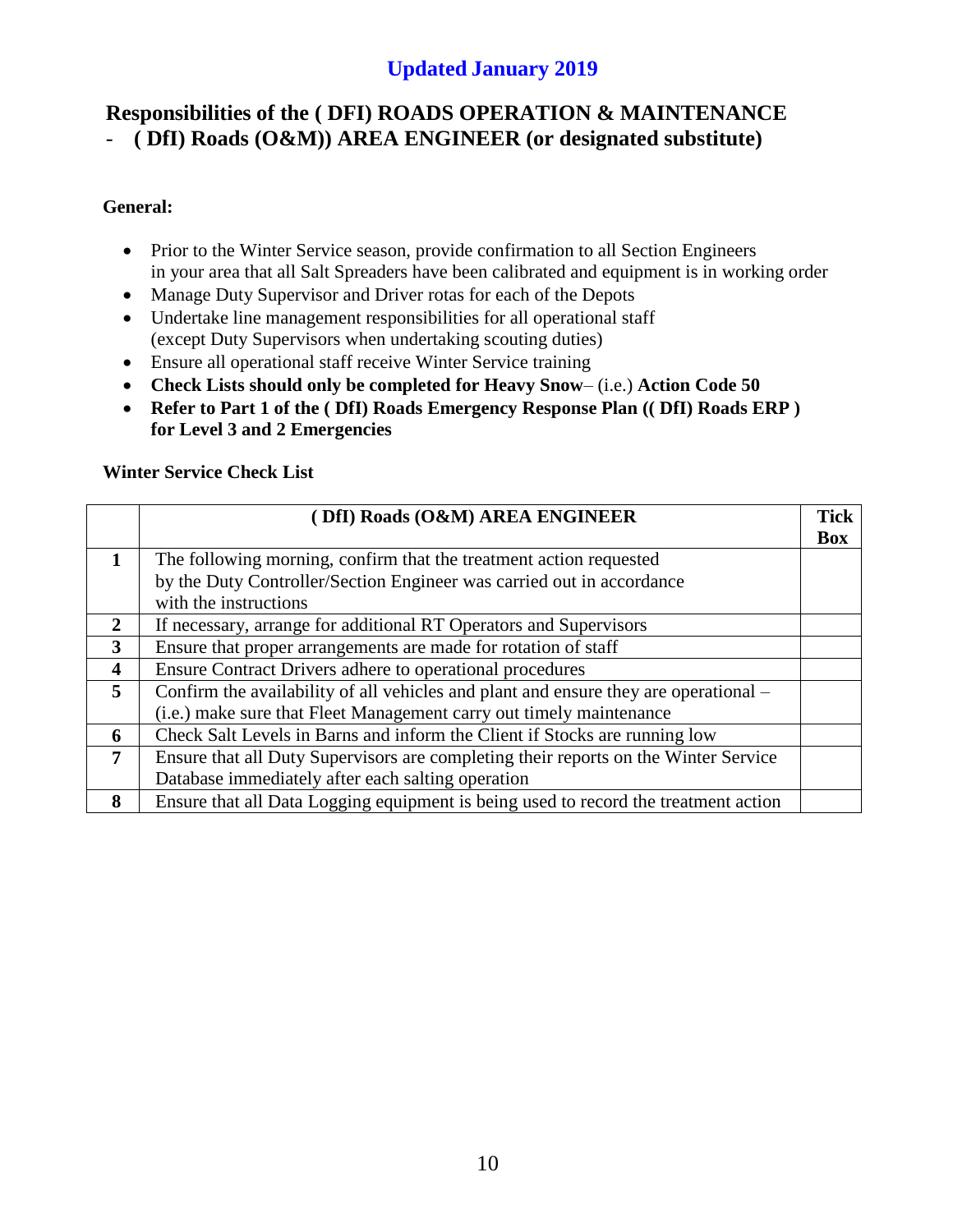## **Responsibilities of the LEAD COMMUNICATOR (or designated substitute)**

#### **General:**

- Scan the Winter Service Database and other information sources to compile the Media Report
- Act as the initial contact point for other responding Agencies and Media enquiries about individual incidents 'Out of Hours'.
- **Check Lists should only be completed for Heavy Snow** (i.e.) **Action Code 50**

|   | <b>LEAD COMMUNICATOR</b>                                                   | <b>Tick</b> |
|---|----------------------------------------------------------------------------|-------------|
|   |                                                                            | <b>Box</b>  |
|   | If necessary, check Met Office forecast, including National Severe Weather |             |
|   | Warnings.                                                                  |             |
| 2 | Assess reports on the Winter Service Database                              |             |
| 3 | <b>Issue Media Report</b>                                                  |             |
| 4 | If required, undertake Media Interviews                                    |             |
| 5 | During a Snow Event, send the latest Incident Report (extra detail)        |             |
|   | to the DFI Roads Incident Desk, before 08:30am.                            |             |
| 6 | When the Salting Action continues beyond 08:30am., liaise closely          |             |
|   | with (DfI) Roads Headquarters Emergency Liaison staff                      |             |
|   | Maintain an Incident Log                                                   |             |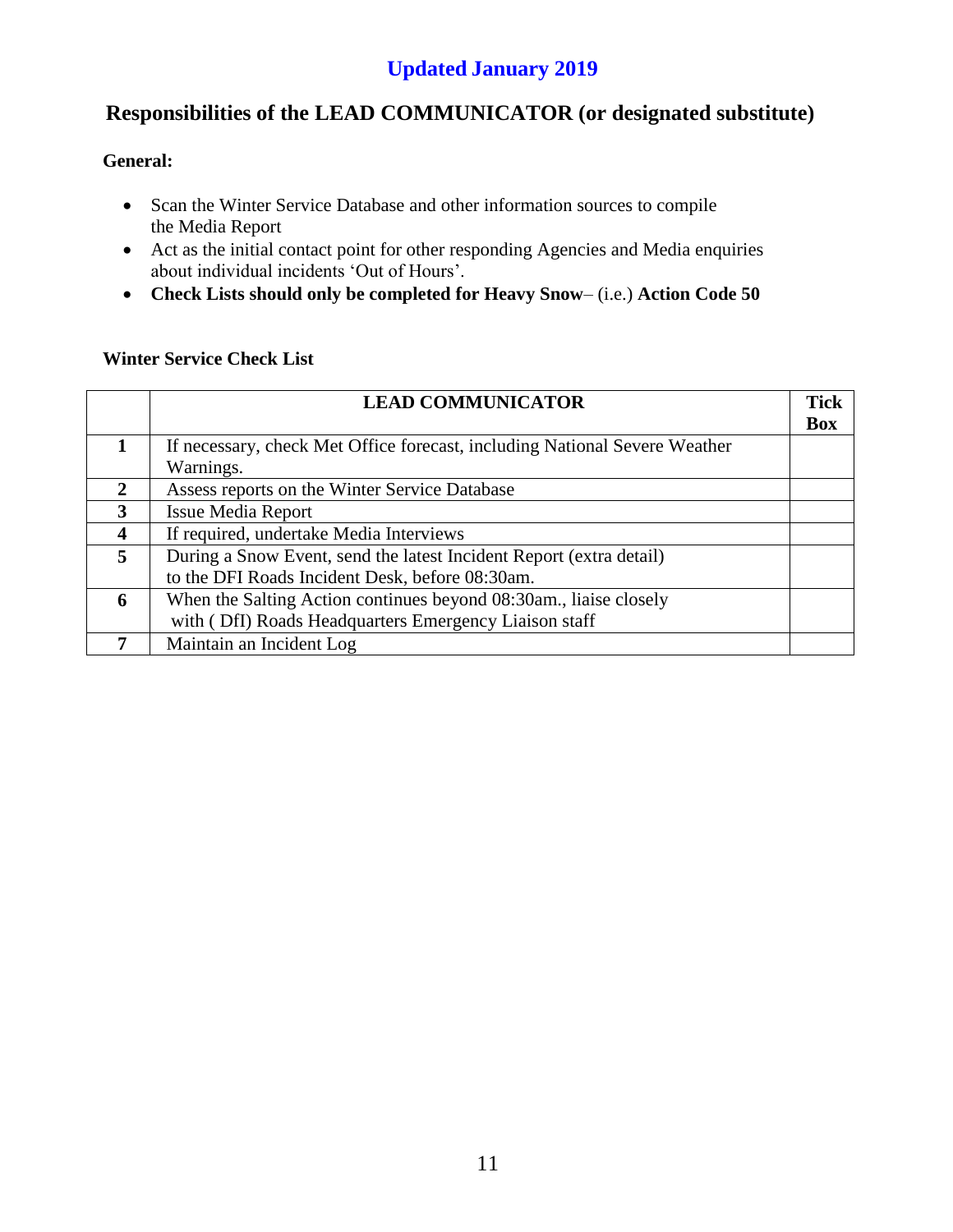#### **5. Action Code 50**

[ (ie.) The **SNOW PLAN** – this shall only be initiated following authorisation by the Deputy Secretary / Director of Network Services.]

The objective of the response is to ensure that quick and appropriate responses are made and to concentrate maximum effort on the more important traffic routes first –

(i.e.) each Division is required to have Snow Clearance Route Maps for each of the four levels of Treatment and Operational Arrangements, developed to clear snow from motorways and dual carriageways.

For operational purposes, the **Severity of Snowfall** is categorised as:

- **Light** (up to 25mm)
- **Moderate** (25mm to 100mm) or
- **Heavy** (above 100mm)

Light snow is treated normally by increasing the quantity of salt spread on the roads to 40 grammes per square metre.

Moderate and Heavy snow is treated as directed by the Duty Controller  $-$  (i.e.). mount snow blades, mobilise snow blowers and snow cutters and continue salting at 40 grammes.

#### **Four Levels of Treatment**

To take into account the increased treatment time to clear moderate and heavy snow from the Salting Schedule, 4 levels of treatment have been identified:

- Level 1: trunk roads and motorways only (17% of the schedule).
- Level 2: 50% of the Salting Schedule to include motorways, trunk roads and other important roads.
- Level 3: 100% of the Salting Schedule.
- **Level 4**: Roads outside the Salting Schedule.

Maximum effort is concentrated on the more important traffic routes first  $-$  (i.e.) clearing snow from Level 1 must be given 'priority', before moving onto Level 2, Level 3, and Level 4.

#### **Exercises**

To ensure quick and appropriate responses are made, snow blade mounting is practised as follows:

- Once in October (pre standby period)
- Once in December and
- Once in February

It is also recommended that familiarisation/practice with snow clearance routes should be taken at least once per year or more frequently if appropriate.

#### **Use of External Resources**

During a Snow Event, Section Offices may employ contractors and/or farmers to clear snow from roads using loading shovels, tractors and ploughs. Section Offices may also seek the assistance of local Councils to salt heavily used town centre footways. Only those parties who have entered into a 'formal agreement' with the Department, may be employed.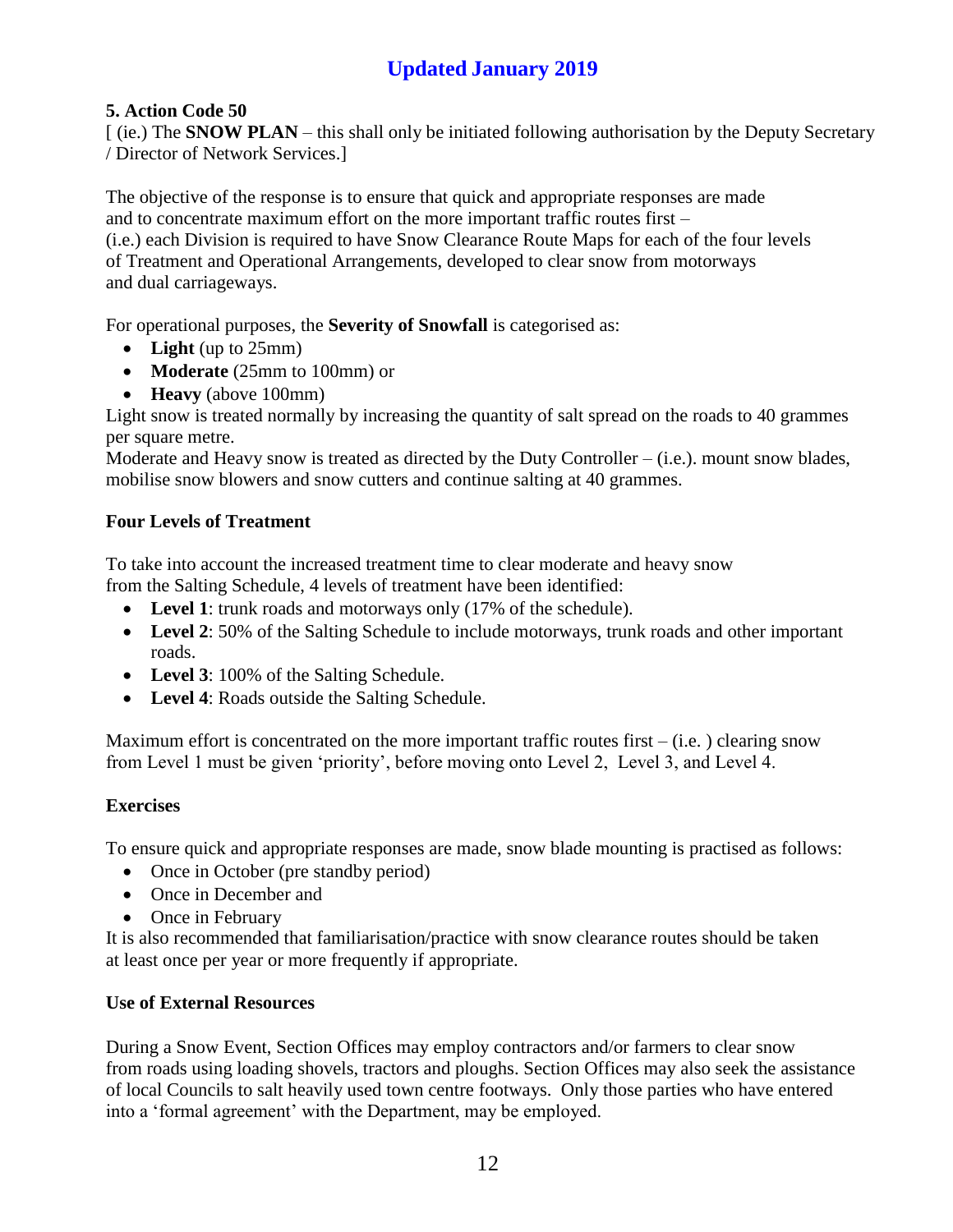#### **Annex A: ( DfI) Roads Divisional Regional Incident Report Form(s)**

- 1. Insert pro forma here. (These pro forma(s) are located on Appendices Page 8 of the RSPPG\_EO35 – ( DfI) Roads Emergency Response Plan.)
- 2. This pro forma may be used for reporting road closures, even if Action Code 50 has not been called.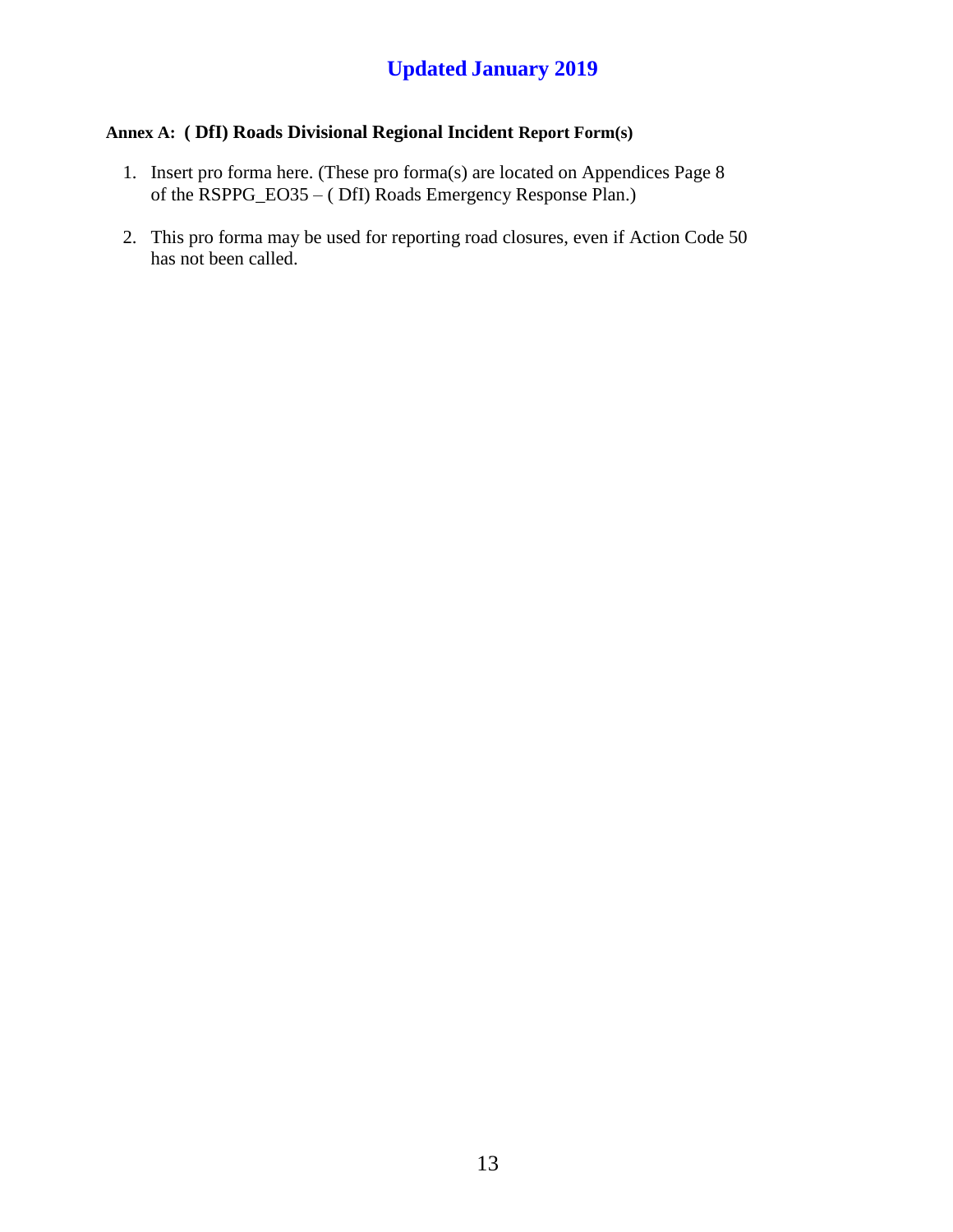#### **Annex B: Winter Service System Business Continuity Plan - Clerical Procedures**

The following tables summarise the clerical procedures to be followed by key personnel in the event of system failure.

|                         | <b>DUTY CONTROLLER</b>                                                       | <b>Tick</b> |
|-------------------------|------------------------------------------------------------------------------|-------------|
|                         |                                                                              | Box         |
| $\mathbf{1}$            | Consult Met Office by phone about the weather forecast before determining    |             |
|                         | <b>Salting Action</b>                                                        |             |
| $\boldsymbol{2}$        | If required, initiate 'scouting' to help you in the decision making process  |             |
| $\overline{\mathbf{3}}$ | Inform Duty Supervisors (either directly or indirectly via CONTROL)          |             |
|                         | of the Action Code, time of action, routes to be treated and any additional  |             |
|                         | information or specific instructions including amendments to the Action Call |             |
| $\overline{\mathbf{4}}$ | Confirm (either directly or indirectly via CONTROL) that Duty Supervisors    |             |
|                         | have responded to the Action Call and that the salting operation             |             |
|                         | has commenced as per instructions.                                           |             |
| 5                       | Retain record of decisions - use blank copies of Winter Service Database     |             |
|                         | input forms to record decisions (NB. These need to be copied in advance      |             |
|                         | and ready for use)                                                           |             |
| 6                       | When notified, continue to liaise with the Met Office (and Section Engineers |             |
|                         | during normal working hours if necessary) about amends to the Forecast       |             |
|                         | and review Action Code                                                       |             |
| 7                       | If required, continue to use scouts on the ground and liaise by phone about  |             |
|                         | road conditions                                                              |             |
| 8                       | Send text or phone Lead Communicator detailing 'Salting Action' and any      |             |
|                         | 'newsworthy items'                                                           |             |
| $\boldsymbol{9}$        | Input decisions onto the WS Database as soon as possible                     |             |
| 10                      | Phone DFI Roads Incident Desk (02890 540454) by 09:30 the following          |             |
|                         | morning detailing decisions taken                                            |             |

|                         | <b>DUTY SUPERVISOR</b>                                                       | <b>Tick</b> |
|-------------------------|------------------------------------------------------------------------------|-------------|
|                         |                                                                              | <b>Box</b>  |
| 1                       | If required, carry out Scouting under the direction of the Duty Controller   |             |
| $\overline{2}$          | Report observations by telephone to Duty Controller                          |             |
| 3                       | Ensure receipt of Action Call determined by Duty Controller                  |             |
| $\overline{\mathbf{4}}$ | Ensure drivers are aware of the Action Code, time of action, rate of spread, |             |
|                         | routes to be treated and any additional information or specific instructions |             |
| 5                       | Inform Duty Controller by phone of any significant difficulties encountered  |             |
|                         | during the salting operation                                                 |             |
| 6                       | Retain records - use blank copies of WS Database input forms to record       |             |
|                         | scouting information, salting action and problems encountered                |             |
|                         | (NB. These need to be copied in advance and ready for use)                   |             |
| 7                       | Fax copy of Winter Service Database input forms to Section Engineer          |             |
|                         | (for input to WS Database when available) and Duty Controller                |             |
| 8                       | Contact Lead Communicator by telephone on an exception basis and report      |             |
|                         | delays in the operation or problems encountered (NB, where possible before   |             |
|                         | 06:00 for a.m. actions)                                                      |             |